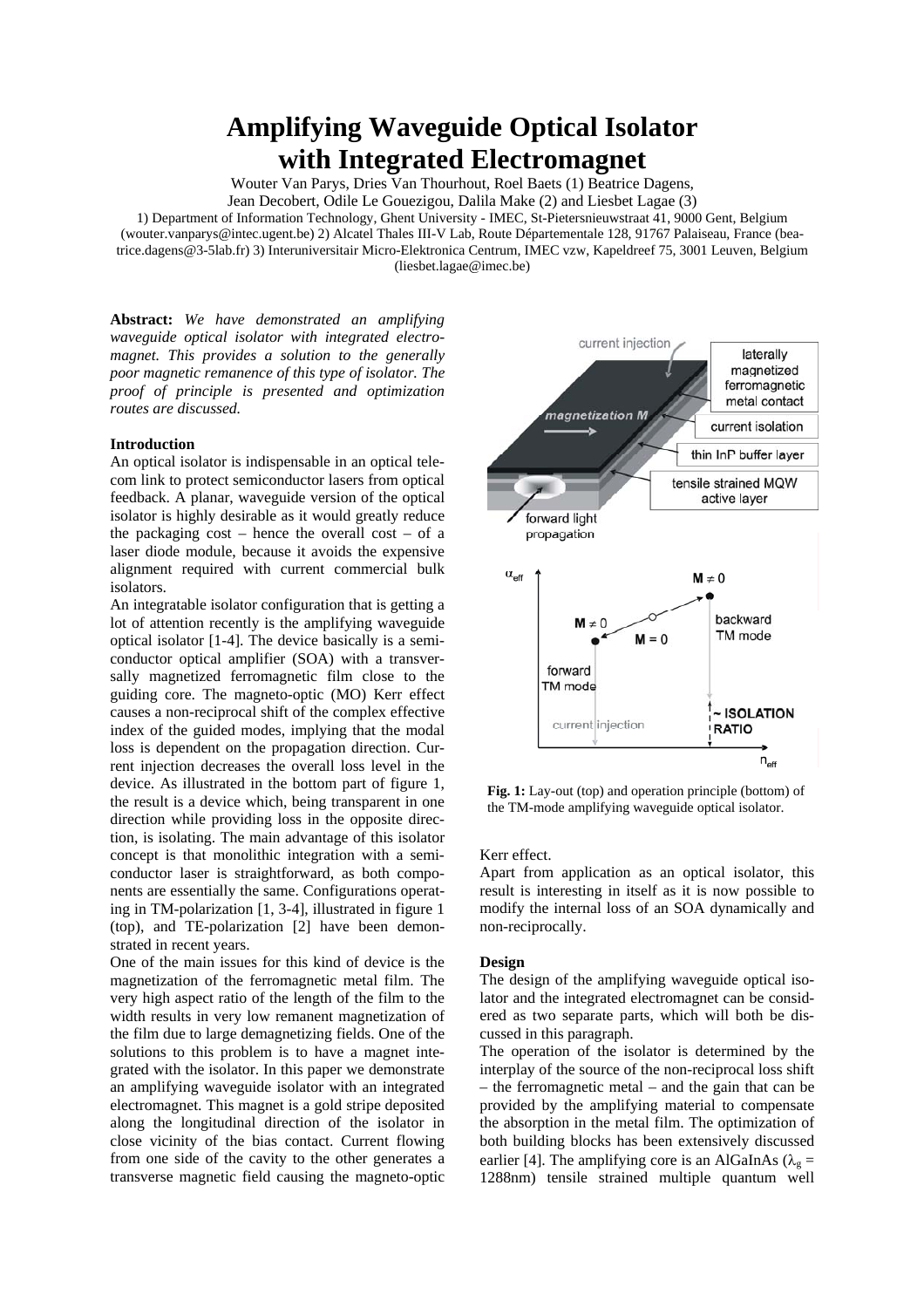structure, where the built-in tensile strain provides TM-selective material gain while suppressing TEgain. As was demonstrated by Decobert et al., [5] the gain parameter  $g_0$  can be strongly enhanced by increasing the amount of tensile strain; hence a very large value of -1.6% strain is built-in in the quantum wells. Three  $Co<sub>x</sub>Fe<sub>1-x</sub>$  compounds have been characterized  $(Co_{90}Fe_{10}$ ,  $Co_{50}Fe_{50}$  and Fe) and  $Co_{50}Fe_{50}$  was found to be the best compromise between a high MO effect and low absorption [6]. The MO metal film also acts as the electrical contact for the underlying semiconductor optical amplifier. Low contact resistivity combined with minor additional absorption is provided by a hybrid Be  $p^*$ -doped  $In_{0.81}Ga_{0.19}As_{0.41}P_{0.59}$  /  $In_{0.54}Ga_{0.46}As$  bilayer (thickness = 100nm/15nm,  $N_{Be}$  = 2.0 10<sup>19</sup>cm<sup>-3</sup> / 3.0 10<sup>19</sup>cm<sup>-</sup>  $^{3}$ ) [7].

Apart from the two main building blocks the isolator design is a matter of optimization of the thickness of the cladding layers; the two  $In<sub>0.86</sub>Ga<sub>0.14</sub>As<sub>0.32</sub>P<sub>0.68</sub>$ separate confinement heterostructure (SCH) layers surrounding the quantum well core and the InP buffer thickness between the amplifying core and the contact structure. The procedure for the design of these geometric device parameters targets optimization of the practical device specifications. The corresponding figure of merit to be minimized is the total bias current required for transparency in the forward propagation direction corresponding to 1dB of optical isolation. The 1D simulations have been done with an optical mode solver [8] extended with a perturbation-based algorithm for MO waveguide calculation [9]. A steepest-descent algorithm was implemented to obtain the best values for the three geometric parameters. Theoretically, the isolator has a FoM equal to 7.45mA/dB isolation for a ridge width of 2µm, and a cavity length of 155µm/dB isolation.

A schematic cross-section of the amplifying waveguide optical isolator with integrated electromagnet is given in the top part of figure 2. The design parameters for the electromagnet are the width of the gold stripe and the distance between the electromagnet and the ferromagnetic metal film. Other parameters are the thickness of the gold stripe, which influences the current density in the electromagnet but not the strength of the magnetic field, and the variation of the generated magnetic field in the lateral direction (x-direction), which is of only minor importance if the stripe width is much larger than the width of the ferromagnetic film. It is to be noticed that thelatter has to be the case for the isolator to ensure that the magnetic field is aligned along the lateral direction (x-direction).

The partial differential equation describing the magnetic field problem was solved with MATLAB. The bottom part of figure 2 shows the result of these calculations. The simulated values of the magnetic flux density (in mT) are plotted for variation of the width of the electromagnet and the distance from the electromagnet per unit (mA) current injection in the gold



**Fig. 2:** (top) Schematic cross-section of the amplifying waveguide isolator with integrated electromagnet. (bottom) Simulation of the lateral magnetic flux density (xdirection) as a function of the width of the electromagnet gold stripe and the distance (y-direction) from the electromagnet, expressed in mT per mA of current injection.

stripe. For sufficiently wide stripes the generated magnetic field is quasi-independent of the distance from the electromagnet. This is an advantage for the fabrication because the use of a thick separation layer between bias contact and electromagnet reduces the risk of short-circuiting both metal layers.

With the available lithography mask it was only possible to have an electromagnet gold stripe as wide as 30µm, resulting in a magnetic field that is far from optimized. However, it is suitable for the first demonstration of the principle.

## **Fabrication**

The isolator was grown with metal organic vapor phase epitaxy on an  $n^+$  S-doped InP substrate ( $N_s =$ 3.0  $10^{18}$ cm<sup>-3</sup>). The layer structure is a Si n-doped (N<sub>Si</sub>  $= 10^{18}$ cm<sup>-3</sup>) InP cladding layer, the non-intentionally doped (n.i.d.) optimized active core, a Be p-doped InP cladding ( $N_{\text{Be}} = 5.0 \ 10^{17} \text{cm}^{-3} \rightarrow 2.0 \ 10^{18} \text{cm}^{-3}$ ) and the optimized contact structure. The sputterdeposited 50nm thick  $Co<sub>50</sub>Fe<sub>50</sub>$  film, capped with a 40nm/150nm Ti/Au protective bilayer, was patterned into 2µm wide stripes with standard lift-off. Ridge waveguides were defined with  $CH_4$ :  $H_2$  plasma reactive ion etching using these metallic stripes as an etch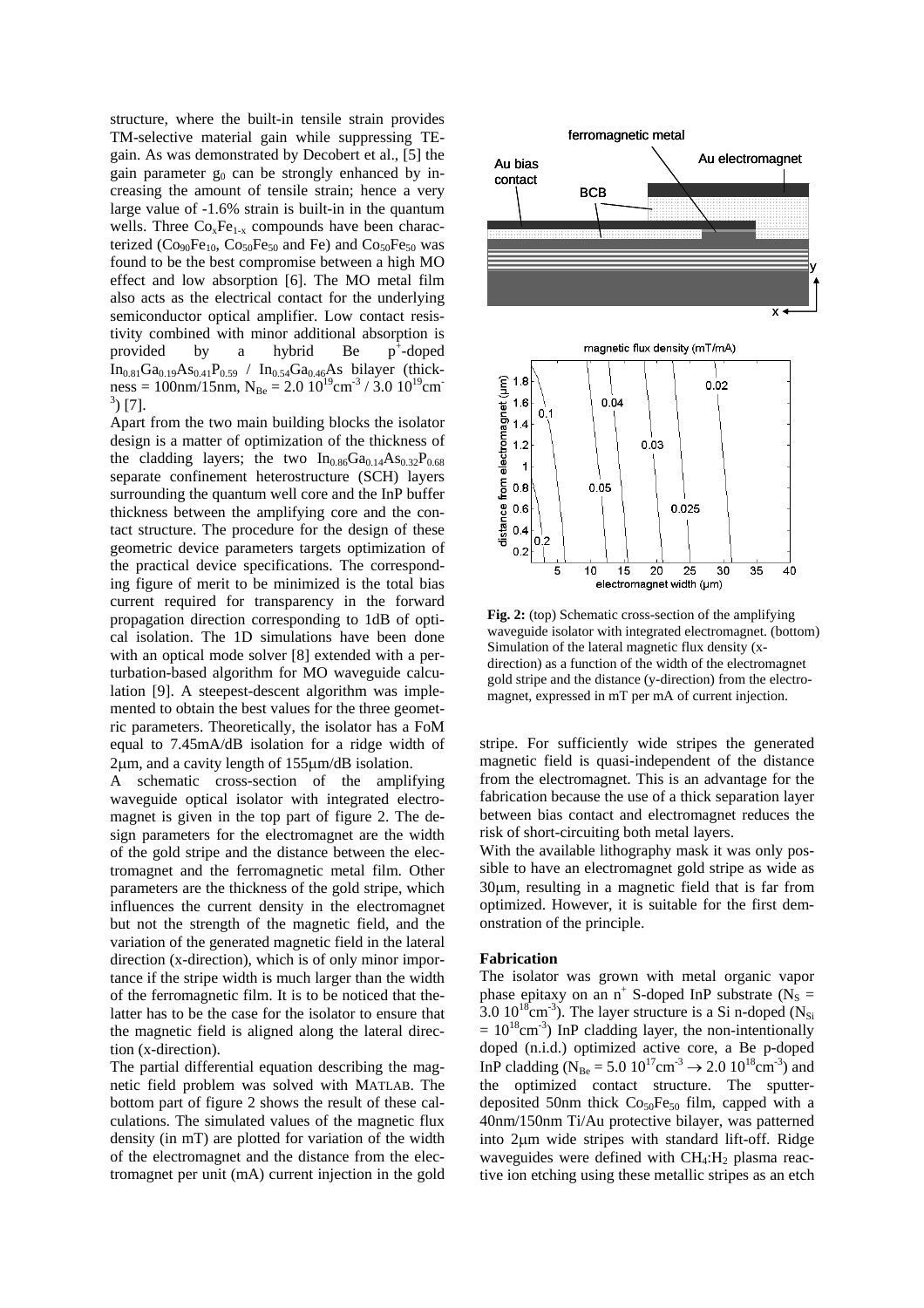

**Fig. 3:** SEM pictures of the cross-section of the amplifying waveguide optical isolator with integrated electromagnet.

mask. With this technique full covering of the ridge with metal has been achieved. An additional 30um wide gold stripe is evaporated to enable contacting of the isolator, separated from the semiconductor surface by a benzocyclobutene (BCB) current isolation layer. On top of the isolator bias contact a 30um wide and 250nm thick gold stripe is deposited, serving as the electromagnet. Both gold stripes are separated by a 1µm thick BCB layer. Isolators with a cavity length of 1.3mm have been cleaved and mounted for characterization.

In figures 3 two scanning electron microscope (SEM) images of a cross-section of the amplifying waveguide optical isolator with integrated electromagnet are given. The top picture shows that the fabricated device is in agreement with the design. When zooming in on the ridge waveguide (bottom part of figure 3) it can be seen that the definition of the ridge is not perfect, with a ridge width that is slightly wider than designed roughness present at the side of the



**Fig. 4:** Optical power emitted by the optical isolator as a function of the externally applied magnetic field at a bias current of  $140mA$  (= above threshold).

ridge. However, these inaccuracies are not expected to influence the operation of the integrated electromagnet.

### **Characterization**

As was previously elaborated [10] an easy and fast characterization method for the amplifying waveguide optical isolator is to pump as-cleaved isolators above threshold and extract the emitted power as a function of the applied lateral magnetic field – switching the magnetic field direction is equivalent to switching the light propagation direction. Because the material gain is clamped above threshold the nonreciprocal loss shift is independent of the isolator bias current and the optical isolation can be extracted from the ratio of forward to backward intensity – or equivalently the intensity at magnetization in either lateral direction:

isolation 
$$
[dB] = \frac{10}{\ln 10} 2 \ln(\text{intensity ratio})
$$
 (1)

In order to evaluate the performance of the integrated electromagnet, the amplifying waveguide isolator was initially characterized with an external electromagnet. In figure 4 the emitted power is plotted as a function of the externally applied magnetic field for a bias current of 140mA on a 1.3mm isolator. The corresponding maximal isolation, at saturation magnetization, is 6.1dB. This graph shows that the remanent isolation – at zero magnetic field – is only 8.5% of the maximum value.

Next, the integrated electromagnet was characterized by applying current to the gold strip while pumping the isolator above threshold. To avoid heating, the electromagnet is driven with pulsed current (pulse width 0.3µs, duty cycle 3%). The isolator bias current is continuous wave (CW). The output signal is evaluated on an optical oscilloscope. The measurement is done for both directions of the current flow in the electromagnet, corresponding to a magnetic field in either lateral direction. The bottom part of figure 5 shows the measured intensity time evolution corre-